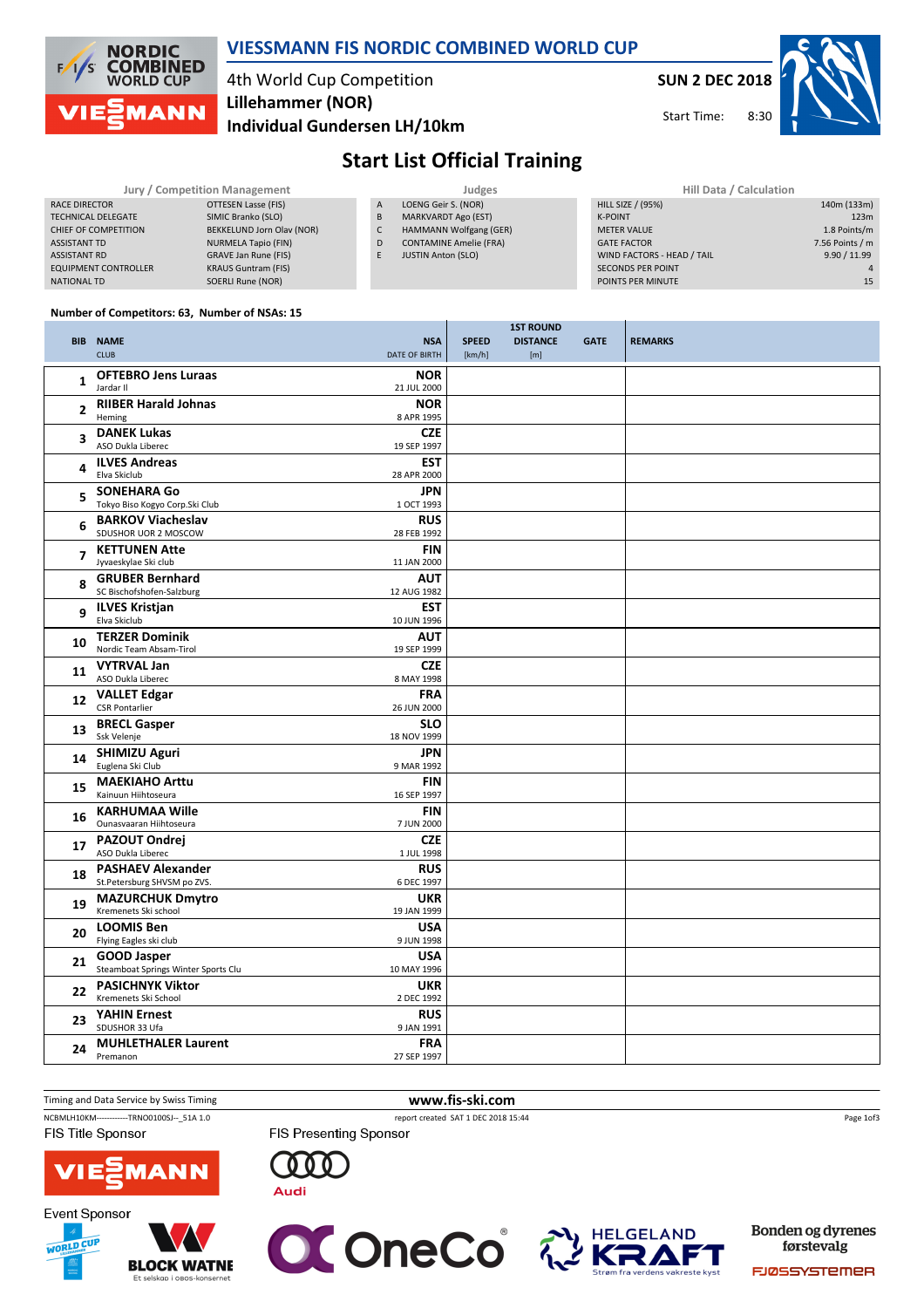

## VIESSMANN FIS NORDIC COMBINED WORLD CUP

4th World Cup Competition Individual Gundersen LH/10km Lillehammer (NOR)

SUN 2 DEC 2018

 $8.30$ Start Time:



# Start List Official Training

|    |                                                               | <b>NSA</b>                | <b>SPEED</b> | <b>1ST ROUND</b><br><b>DISTANCE</b> | <b>GATE</b> |                |
|----|---------------------------------------------------------------|---------------------------|--------------|-------------------------------------|-------------|----------------|
|    | <b>BIB NAME</b><br><b>CLUB</b>                                | DATE OF BIRTH             | [km/h]       | [m]                                 |             | <b>REMARKS</b> |
| 25 | <b>BUZZI Raffaele</b>                                         | <b>ITA</b>                |              |                                     |             |                |
|    | <b>CS CARABINIERI</b>                                         | 17 JUL 1995               |              |                                     |             |                |
| 26 | <b>KUPCZAK Szczepan</b><br><b>AZS AWF Katowice</b>            | POL<br>29 NOV 1992        |              |                                     |             |                |
| 27 | <b>LAHEURTE Maxime</b><br>Douanes - AS Gerardmer Ski Nordique | <b>FRA</b><br>20 MAY 1985 |              |                                     |             |                |
| 28 | <b>FLETCHER Taylor</b><br>Steamboat Springs Winter Sports Clu | <b>USA</b><br>11 MAY 1990 |              |                                     |             |                |
| 29 | <b>NAGAI Hideaki</b><br>Gifu Hino Motors Ski Team             | JPN<br>5 SEP 1983         |              |                                     |             |                |
| 30 | <b>HUG Tim</b><br>SC Gerlafingen                              | <b>SUI</b><br>11 AUG 1987 |              |                                     |             |                |
| 31 | <b>NAESVOLD Leif Torbjoern</b>                                | <b>NOR</b>                |              |                                     |             |                |
|    | Roeyken Hopp<br><b>CIESLAR Adam</b>                           | 5 MAR 1998<br>POL         |              |                                     |             |                |
| 32 | <b>AZS AWF Katowice</b>                                       | 18 DEC 1992               |              |                                     |             |                |
| 33 | <b>VRHOVNIK Vid</b><br>Ssk Velenje                            | <b>SLO</b><br>12 JUL 1999 |              |                                     |             |                |
| 34 | <b>HEROLA Ilkka</b>                                           | <b>FIN</b>                |              |                                     |             |                |
|    | Puijon Hiihtoseura<br><b>MUTRU Leevi</b>                      | 22 JUN 1995<br><b>FIN</b> |              |                                     |             |                |
| 35 | Lahti SC                                                      | 16 MAY 1995               |              |                                     |             |                |
| 36 | <b>SLOWIOK Pawel</b><br><b>AZS AWF Katowice</b>               | <b>POL</b><br>31 MAR 1992 |              |                                     |             |                |
| 37 | <b>BRAUD Francois</b><br>ARMEES-EMHM - Chamonix               | <b>FRA</b><br>27 JUL 1986 |              |                                     |             |                |
| 38 | <b>WEBER Terence</b><br>SSV Geyer                             | <b>GER</b><br>24 SEP 1996 |              |                                     |             |                |
| 39 | <b>PITTIN Alessandro</b><br><b>GS FIAMMEGIALLE</b>            | ITA<br>11 FEB 1990        |              |                                     |             |                |
| 40 | <b>GERARD Antoine</b><br><b>US Ventron</b>                    | <b>FRA</b><br>15 JUN 1995 |              |                                     |             |                |
|    | <b>COSTA Samuel</b>                                           | <b>ITA</b>                |              |                                     |             |                |
| 41 | <b>GS FIAMME ORO</b>                                          | 30 NOV 1992               |              |                                     |             |                |
| 42 | YAMAMOTO Go<br>Daichi Corporation                             | JPN<br>27 JAN 1995        |              |                                     |             |                |
| 43 | <b>DENIFL Wilhelm</b>                                         | AUT                       |              |                                     |             |                |
|    | SV Innsbruck-Bergisel-Tirol<br><b>ANDERSEN Espen</b>          | 10 NOV 1980<br><b>NOR</b> |              |                                     |             |                |
| 44 | Lommedalen IL                                                 | 28 OCT 1993               |              |                                     |             |                |
| 45 | <b>MOAN Magnus Hovdal</b><br><b>Byaasen IL</b>                | <b>NOR</b><br>26 AUG 1983 |              |                                     |             |                |
| 46 | <b>WATABE Yoshito</b><br>Kitano Construction Corp. Ski Club   | JPN<br>4 OCT 1991         |              |                                     |             |                |
| 47 | <b>PORTYK Tomas</b><br>LSK Lomnice nad Popelkou               | <b>CZE</b><br>6 APR 1996  |              |                                     |             |                |
| 48 | <b>FRITZ Martin</b><br>WSV Murau-Steiermark                   | <b>AUT</b><br>24 OCT 1994 |              |                                     |             |                |
| 49 | <b>KROG Magnus</b><br>Høydalsmo IL                            | <b>NOR</b><br>19 MAR 1987 |              |                                     |             |                |
| 50 | <b>GREIDERER Lukas</b>                                        | <b>AUT</b>                |              |                                     |             |                |
| 51 | HSV Absam Bergisel-Tirol<br><b>OFTEBRO Einar Luraas</b>       | 8 JUL 1993<br><b>NOR</b>  |              |                                     |             |                |
|    | Jardar II<br><b>GRAABAK Joergen</b>                           | 6 AUG 1998<br><b>NOR</b>  |              |                                     |             |                |
| 52 | Byåsen IL                                                     | 26 APR 1991               |              |                                     |             |                |
| 53 | <b>BJOERNSTAD Espen</b><br>Byåsen Skiklubb                    | <b>NOR</b><br>26 DEC 1993 |              |                                     |             |                |
|    |                                                               |                           |              |                                     |             |                |

Timing and Data Service by Swiss Timing WWW.fis-ski.com NCBMLH10KM------------TRNO0100SJ--\_51A 1.0 report created SAT 1 DEC 2018 15:44 FIS Title Sponsor

FIS Presenting Sponsor

Page 2of3



**Event Sponsor** 

WORLD CUP

 $000$ 







Bonden og dyrenes førstevalg

FJØSSYSTEMER